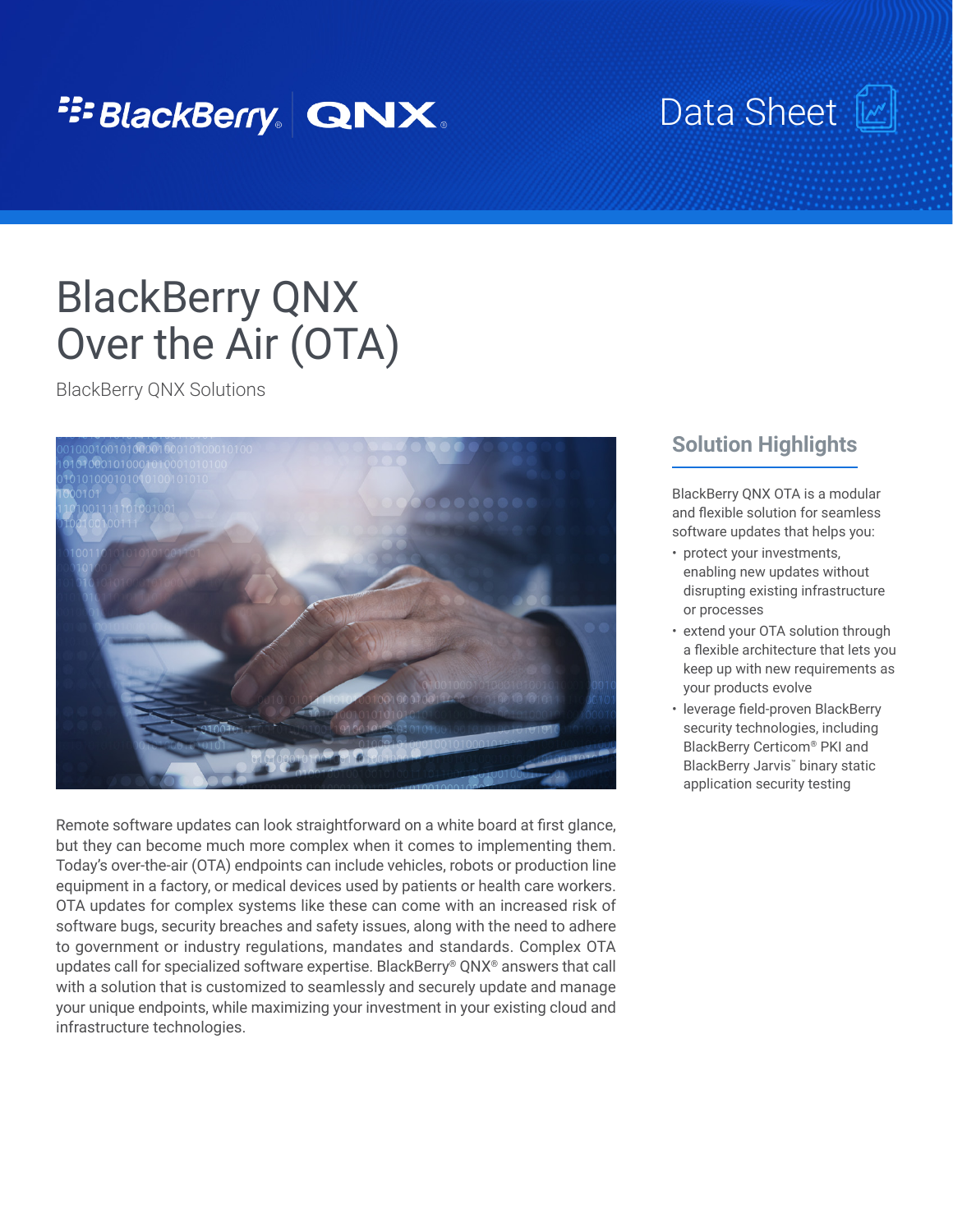### **How it Works**

We work closely with your team to assess your existing infrastructure and technology environment, then we plan and design a solution that is tailored to your unique requirements. You may have varying updates for each unit within a fleet or product line, critical systems that need to adhere to rigorous safety or security standards, or existing infrastructure in place that you don't want to disrupt. We can help you address scenarios like these that can add complexity. We account for the many factors – both technical and process-related – that can come between you and a successful OTA update, mitigating risks throughout the development and implementation lifecycle.

We provide you with the software, infrastructure, tools and expert engineering services to ensure success in the planning, implementation and ongoing evolution of your OTA project.

### **Advantages of Working with BlackBerry QNX**

With BlackBerry QNX as your partner, you have the assurance of working with the experts in delivering software solutions for some of the world's most complex and critical embedded systems.

#### **Protects Your Technology Investments**

Because different cloud and IT infrastructure don't often interoperate, out-of-the-box OTA solutions can be costly to adopt and rarely fit seamlessly with your existing technology. To address this, some OTA solutions require you to replace your existing infrastructure investments. BlackBerry QNX OTA lets you maintain investments in your existing technologies, including your authentication mechanisms, end-point management systems, cloud, software repository and communication protocols. It offers a tailored alternative to out-of-the box solutions so you can focus on innovation, not software updates and maintenance.

#### **Customized for Your OTA Project**

Because there's no one-size-fits-all solution for your unique OTA requirements, our solution builds on an initial framework to evolve with your requirements, and continually paves the way to new opportunities for your business. Our approach is modular, so you get a tailored solution that works for your unique update requirements. For example, you may need to deliver unique software updates to different endpoints, you may have special security requirements, or you might have legacy endpoint technology that you want to preserve. We can work with these scenarios and more, customizing a solution when your requirements aren't addressed by out-of-the-box solutions. BlackBerry QNX OTA is comprised of both device components and backend server components that can be hosted on Amazon Web Services (AWS) or the cloud provider of your choice.